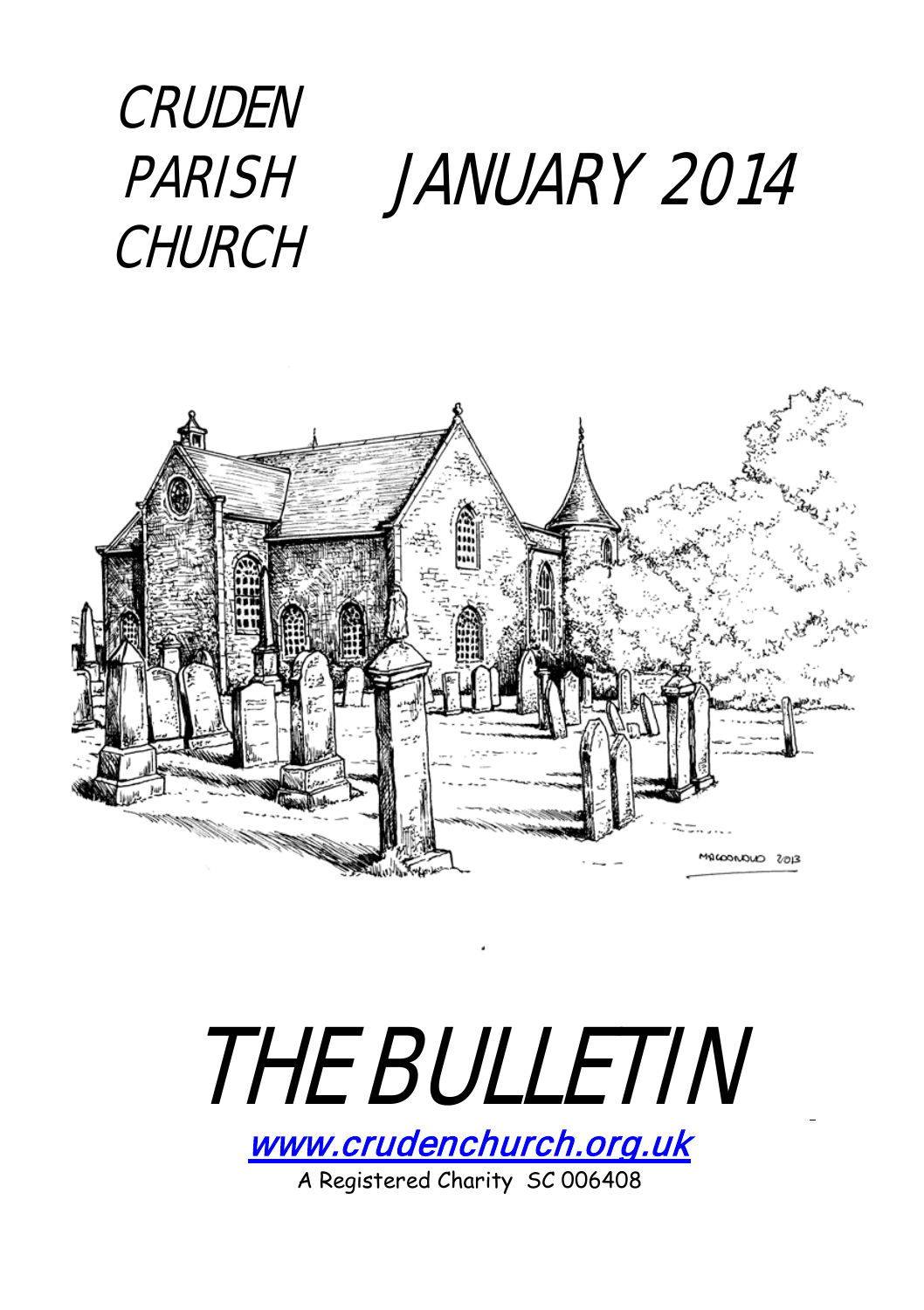# **DIARY DATES**

# **JANUARY 2014**

EACH WEEK (Except during school holidays) *Sundays* 10.00 am Children's Sunday Club in the Church & Stables

| Sunday 5th $\therefore$            | <b>MORNING SERVICE</b>                                  |  | $10.00$ am               |      |  |  |
|------------------------------------|---------------------------------------------------------|--|--------------------------|------|--|--|
| Wednesday 8th:                     | <b>Choir Practice</b>                                   |  | $7:30 \text{ pm}$        | Hall |  |  |
| Sunday $12th$ :                    | <b>MORNING SERVICE</b><br>service conducted by 3 Elders |  | 10.00 am                 |      |  |  |
| Monday $13th$ :                    | Watch & Talk Group 7.30 pm 3 Main Street, Cruden Bay    |  |                          |      |  |  |
| Wednesday 15th:                    | <b>Choir Practice</b>                                   |  | $7:30 \text{ pm}$        | Hall |  |  |
| Thursday 16th:                     | Messy Church                                            |  | 3:15 pm Port Erroll Hall |      |  |  |
| Sunday 19th :                      | <b>MORNING SERVICE</b><br>service conducted by 3 Elders |  | $10.00$ am               |      |  |  |
| Monday 20th :                      | <b>Kirk Session</b>                                     |  | $7.30 \text{ pm}$        | Hall |  |  |
| Tuesday 21st :                     | <b>Craft Group</b>                                      |  | $2.00 \text{ pm}$        | Hall |  |  |
| Wednesday 22nd:                    | <b>Choir Practice</b>                                   |  | $7:30 \text{ pm}$        | Hall |  |  |
| Sunday 26th :                      | <b>MORNING SERVICE</b><br>THE MINISTER'S FINAL SERVICE  |  | $10.00$ am               |      |  |  |
| <b>Sacrament of Holy Communion</b> |                                                         |  |                          |      |  |  |
| Monday $27th$ :                    | The Guild                                               |  | $7.30 \text{ pm}$        | Hall |  |  |
|                                    | "Mercy Ships"<br>Sandra Campbell                        |  |                          |      |  |  |

#### JANUARY HYMN BOOK - CH4

THE NEXT ISSUE OF THE BULLETIN WILL COME OUT ON **2 FEBRUARY**. Copy for inclusion to be handed into the Manse as soon as possible.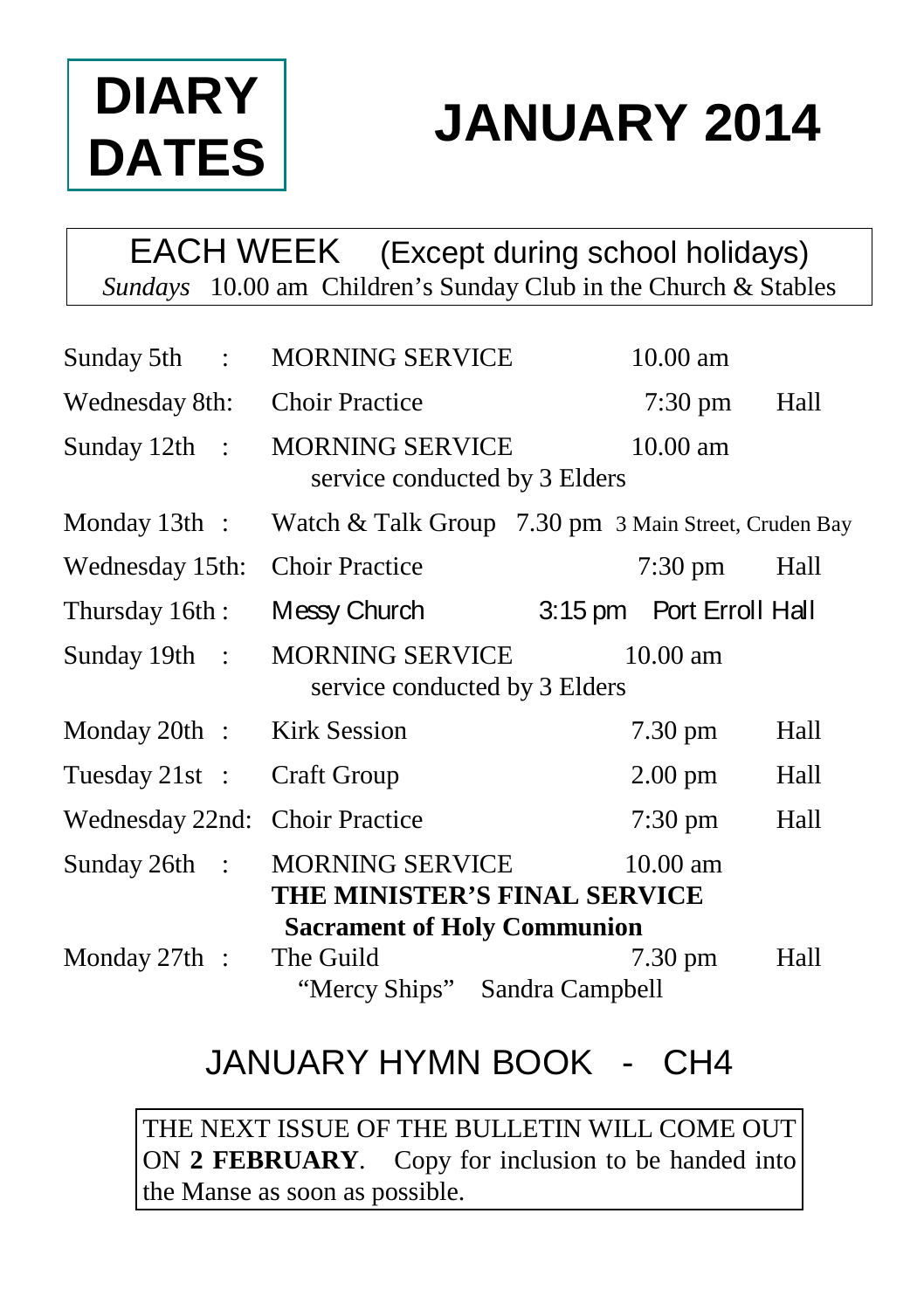### FROM THE MINISTER 23 December 2013

Dear Friends

### *A very Happy New Year to you all*

**The end is nigh** – at least my end – or to be more precise the end of my time as minister of Cruden parish Church. The Presbytery of Buchan has now announced that the minister of Longside, the Rev Bob Fowlie, will be Interim Moderator of Cruden Church during the vacancy. I am delighted to know that an experienced minister will be able to guide you through the coming months and I know you will welcome him into your midst.

You will see from the page opposite that I shall be missing from the pulpit on two of January's Sundays. I have thoroughly enjoyed my involvement with Trinity Church, Peterhead and Boddam since their minister retired two years ago. The people there welcomed me back into their midst, it being 15 years since I had previously been their Moderator and I am pleased to go back for a final time to their two churches on 12 January and bid them farewell.

It is always important for different denominations to be able to show that it is one Christian faith that they share and, over the years, Cruden Parish Church has been involved in many different ways with St James' Episcopal Church and Cruden Bay Congregational Church. I have particularly appreciated the opportunity of regularly celebrating the Sacrament in St James' –not many Presbyterian ministers will have had that privilege. Once again I am happy to have the chance to bid both those congregations farewell when I preach at their services on 19 January.

Which now leaves the 26th and my final service. As always on the last Sunday in January we shall celebrate the Sacrament of Holy Communion and I am hoping that when I look out from the pulpit I will see many of those to whom it has been my privilege to minister over the years.

I look forward to writing my final letter for the February Bulletin.

Your friend and minister

Rodges Neilso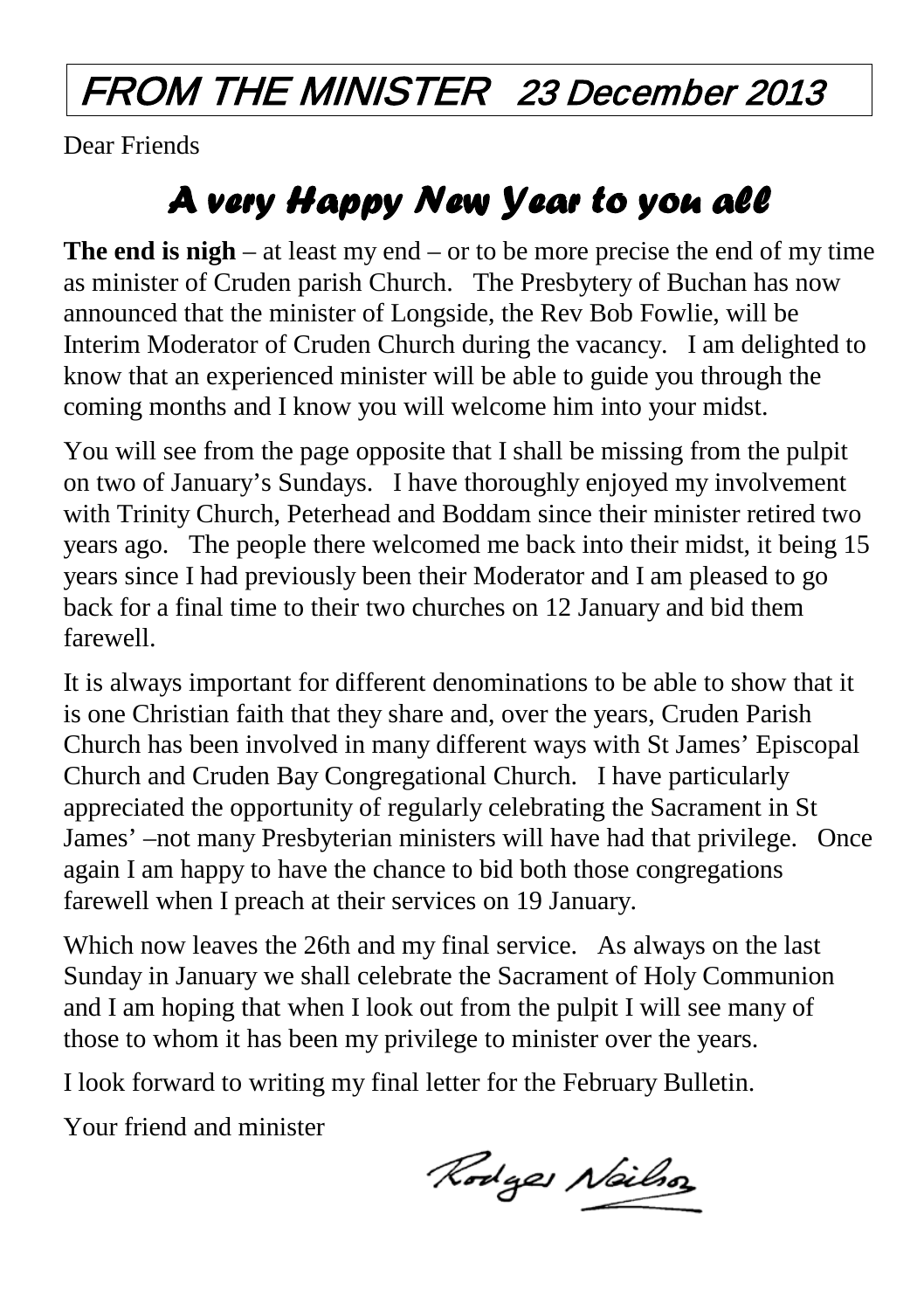### Presentation to Rev Rodger Neilson

With Rodger's retirement on 31 January 2014 fast approaching, it is the intention of the Session to mark this significant event at a presentation to be held in Cruden Parish Church on **Friday 24 January at 7.30 pm**. The invitation is extended to all who wish to pay tribute to Rodger's 40 year ministry in the Parish and to this end, please pass on the invitation to nonmembers who may wish to attend. One or two of the Church Groups will take part in the proceedings and the evening brought to a close by the serving of light refreshments.

Donations received to date are most pleasing, but for those who still wish to contribute towards Rodger's retirement gift, this can be done as follows:

- 1) Direct to the Treasurer, Rosemary Pittendrigh, 21 Links View, Cruden Bay, Peterhead, AB42 0RF
- 2) Placed in the collection boxes in Cruden Bay Post Office, Hatton Market or Church Welcome area

3) In the collection plate or handed to any member of the Session

The closing date for receiving donations will be Sunday 19 January, 2014 *Robert M Esson*

*Session Clerk*

### CRAFT GROUP

The last meeting of our group for 2013 was attended by 30 people. We had a fun filled afternoon with good company and excellent entertainment by William Morgan and Bob Davidson.

The programme was started by William on the accordion and Bob on the fiddle with a selection of foot tapping Traditional Scottish Music. Bob also spun a few tales and recited a couple of poems in Doric.

Janice sang The Sweet Song, to the tune of Rowan Tree and the Eriskay Love Lilt followed. Refreshments were served then Janice and Helen read the Doric version of The Town Mouse and The Country Mouse.

The afternoon was rounded off with a sing-a-long of carols and Auld Lang Syne. We were especially pleased that Rodger and Alison Neilson joined our celebration. We look forward to the 21st January when we shall meet again and get on with the work for Malawi.

*Helen Cay*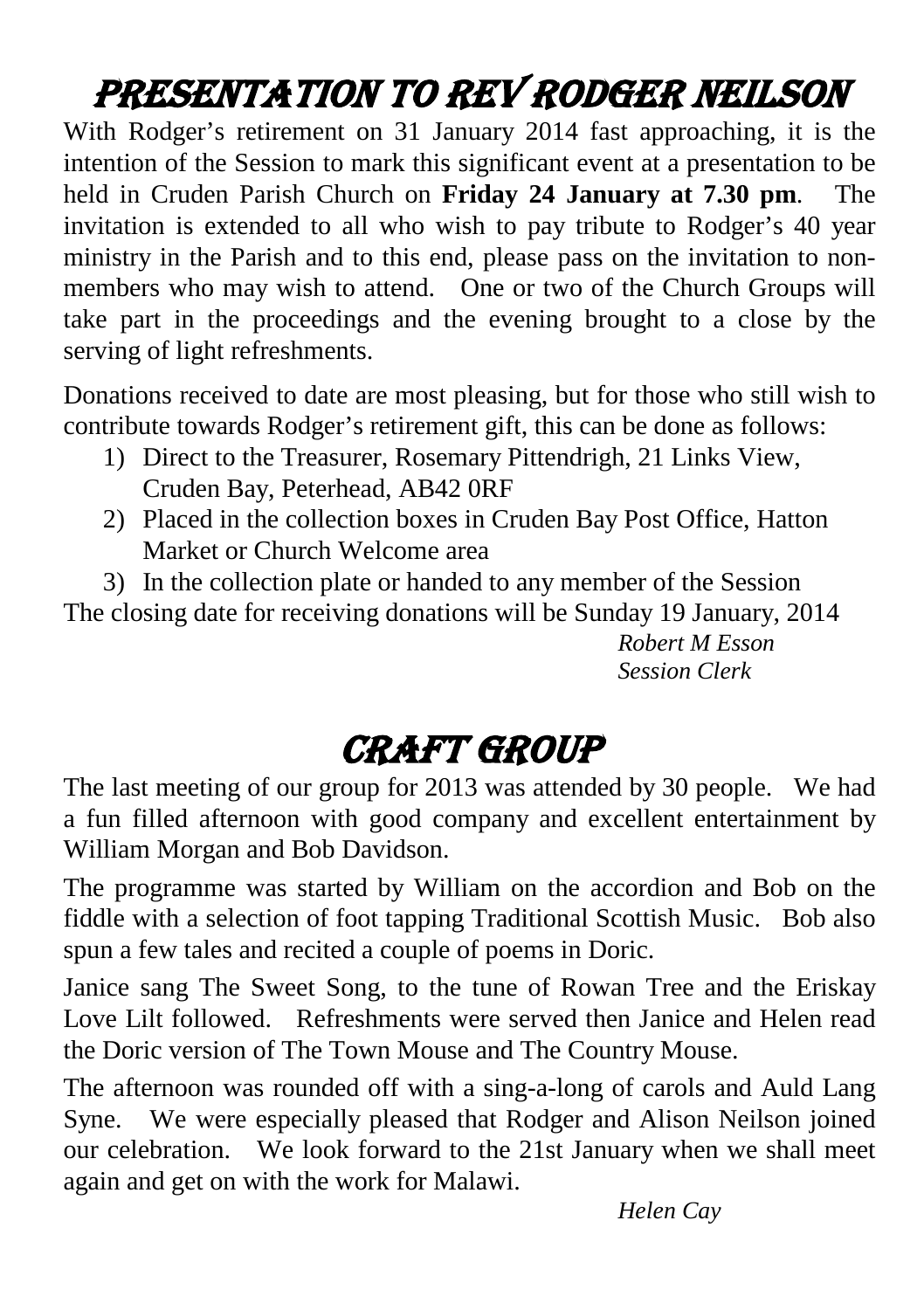# **PARISH REGISTER**

\*(denotes church member)

#### **DEATH**

\*Mrs Jemima Goldie, Kirkburn Nursing Home, Peterhead.



**Duty Elders** Betty May, Kathleen Craig, Sandy Smith, Annette Garden, Robert Esson, Betty Smith, Betty Forrester, Kate Clark, Joyce Willox, John Lamb.



### **REMINDER TO THOSE ON SUNDAY DUTY**

If unable to do door and tea duties, please endeavour to find your own replacement.

#### From Poppy Scotland

A letter of thanks has been received after our donation of £220, collected on Remembrance Sunday, was sent.

#### The smile on your face is the light in the window that tells people you are at home.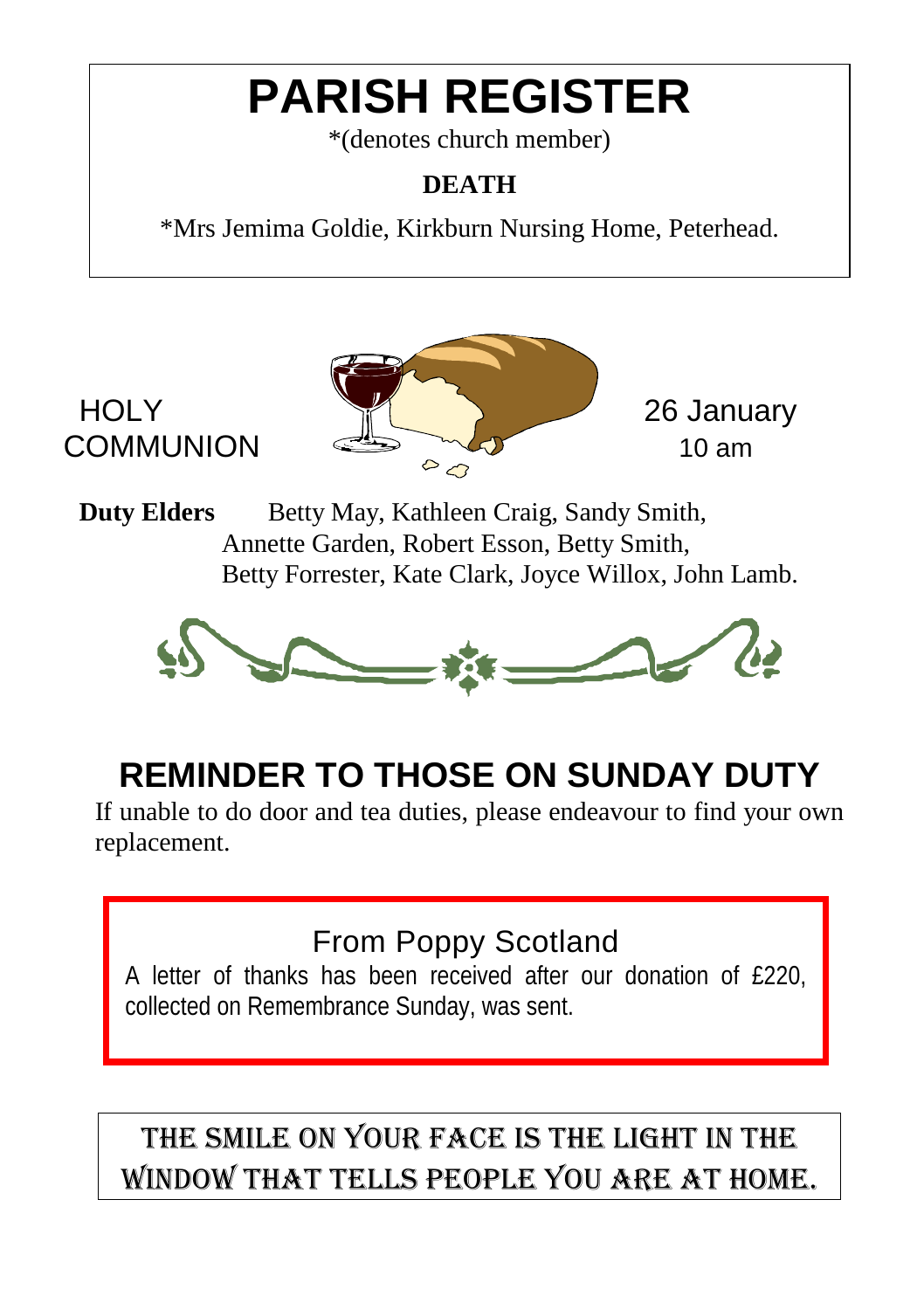#### **SUNDAY MORNING DUTIES – 10 am**

| Date     | Door                                  | <b>Flowers</b>         | <b>Teas</b>                                  | <b>Children</b>                               |
|----------|---------------------------------------|------------------------|----------------------------------------------|-----------------------------------------------|
| 5 Jan    | Alison Neilson<br><b>Betty May</b>    | <b>Irene Stott</b>     | <b>Irene Stott</b><br>Fiona Stephen          | No Junior Church                              |
| $12$ Jan | <b>Margaret Adams</b><br>Sandy Beedie | Anne Smith             | <b>Beatrice Fawkes</b><br>Liz Carnie         | Katherine Hyman<br>Maureen Reid               |
| 19 Jan   | <b>Margaret Adams</b><br>Sandy Beedie | Marina Bruce           | Doreen Buchan<br>Wilma Moir                  | Karla Buswell<br>Helen Smith<br>Brenda Cadger |
| $26$ Jan | Carol Paul<br><b>Stewart Paul</b>     | <b>Betty Forrester</b> | Dorothy Cruickshank<br>Iris Durno            | Katherine Hyman<br>Maureen Reid               |
| 2 Feb    | Carol Paul<br><b>Stewart Paul</b>     | Atholene Ritchie       | Kathleen Craig<br>Elma Cumming               | Karla Buswell<br>Helen Smith<br>Brenda Cadger |
| 9 Feb    | Debbie Macintosh<br>Joyce Willox      | <b>Betty Forrester</b> | Rosemary Reid<br>Jim MacDonald               | Katherine Hyman<br>Maureen Reid               |
| 16 Feb   | Debbie Macintosh<br>Joyce Willox      | Joyce Willox           | <b>Margaret Adams</b><br><b>Betty Morris</b> | No Junior Church                              |
| 23 Feb   | Wilma Moir<br>Liz Carnie              | Lewis McKechnie        | <b>TEAS</b><br>NO.                           | Karla Buswell<br>Helen Smith<br>Brenda Cadger |

## CRITICISM

Excerpts from actual performance reviews for British Navy and Marine Officers

- His men would follow him anywhere, but only out of curiosity.
- This Officer is really not so much as a has-been, but more of a definitely won't-be.
- Works well under constant supervision and when cornered like a rat in a trap.
- This young lady has delusions of adequacy.
- She sets low personal standards and then consistently fails to achieve them.
- This officer should go far and the sooner he starts, the better.
- This man is depriving a village somewhere of an idiot.

*The Pursers Rum Guide to Royal Navy Slanguage*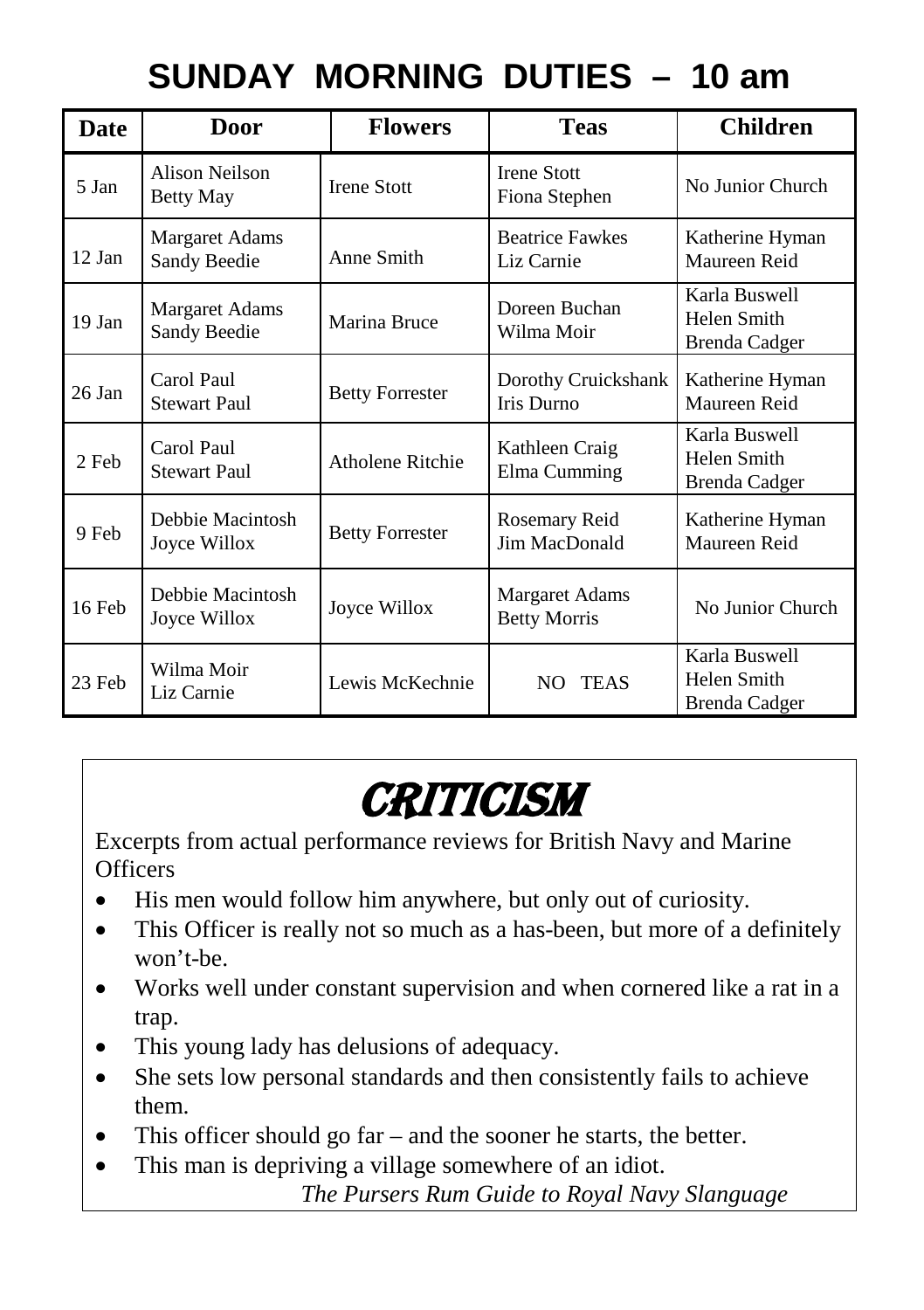

# POSTAGE STAMPS

Please do not throw away the stamps from your cards this Christmas. Those attending church on Sundays are invited to bring used postage stamps cut carefully from envelopes and postcards. Please place them in the receptacle by the Church notice board. If you cannot bring them yourself, please ask a friend to do so.

# CHRISTIAN ONE-LINERS

*It is easier to preach ten sermons than it is to live one.*

*Opportunity may knock only once, but temptation bangs on your front door forever.*

Some minds are like concrete – thoroughly mixed up and permanently set.

*Peace starts with a smile.*

A lot of church members who are singing "Standing on the Promises" are just sitting on the premises.

**God doesn't call the qualified but qualifies the called.** God loves everyone but probably prefers "fruits of the spirit" over "religious nuts".

*He who angers you, controls you!*

If God is your co-pilot, swop seats!

*We don't change the message, the message changes us.*

### PROJECT FUNDRAISING SMILE

Donations received from the Coffee & Chat mornings so far this winter have amounted to £108 and have been passed on to the Treasurer for the Windows Project. NEXT Coffee and Chat is 5 February

An Irish taxi hire firm recently advertised: "Taxis for football matches, race meetings, weddings, funerals and other sporting events"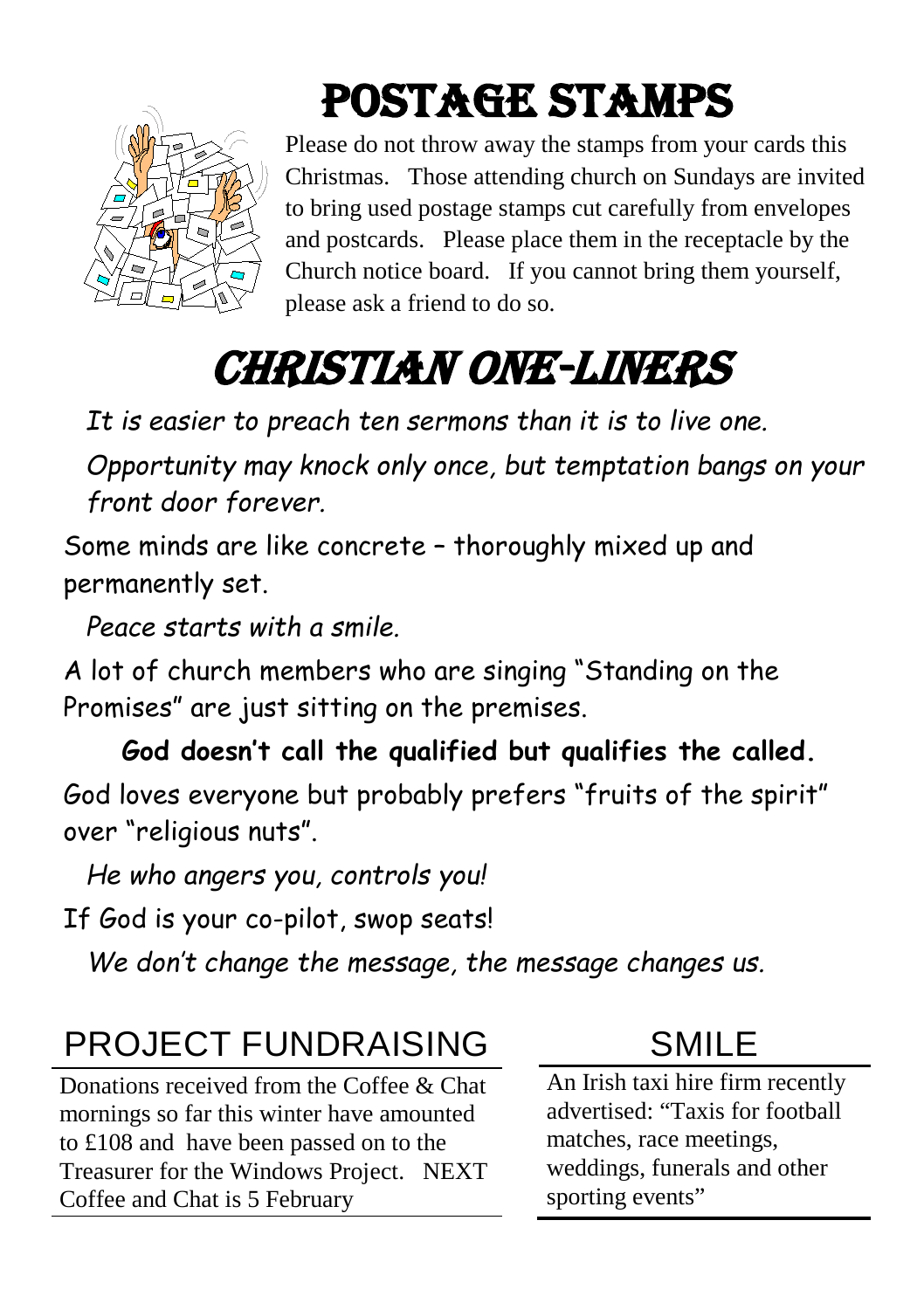# Repentance means relief

I suspect that in many minds, the word repentance conjures up the picture of somebody dressed in sack cloth and ashes and beating their breast. This is remorse literally 'biting again'. It is the backlash of conscience and it may very well bring about repentance, but repentance itself is something bigger. It means, in the original Greek, a mental right-about turn, a change in the inner man. It may start in sorrow, but proceeds in joy.

I would suggest, for the image of repentance, the picture of a motorist who has taken the wrong road. For some time she may continue in the vain hope that things will turn out all right, but the time comes when she puts on the brakes, reverses the car and says: ;We're going back to where we left the main road'. There may be a period of self-reproach, but the final emotion should be one of relief at being back once more on the right road. Repentance is the homing instinct of the moral person.

## BETTER HALF

A renowned evangelist was once asked how many were saved at a certain evangelistic meeting. "Two and half", he replied. "Two adults and a child?" asked the questioner. "No", came the response, "Two children and an adult. A child has a whole life to give to the Lord. An adult's life is already half spent!" Do we recognise children for the important people they are? Do we see the worth and potential in the same way that evangelist did? And as the Lord himself did? "Suffer the children to come unto Me and forbid them not, for of such is the Kingdom of Heaven."

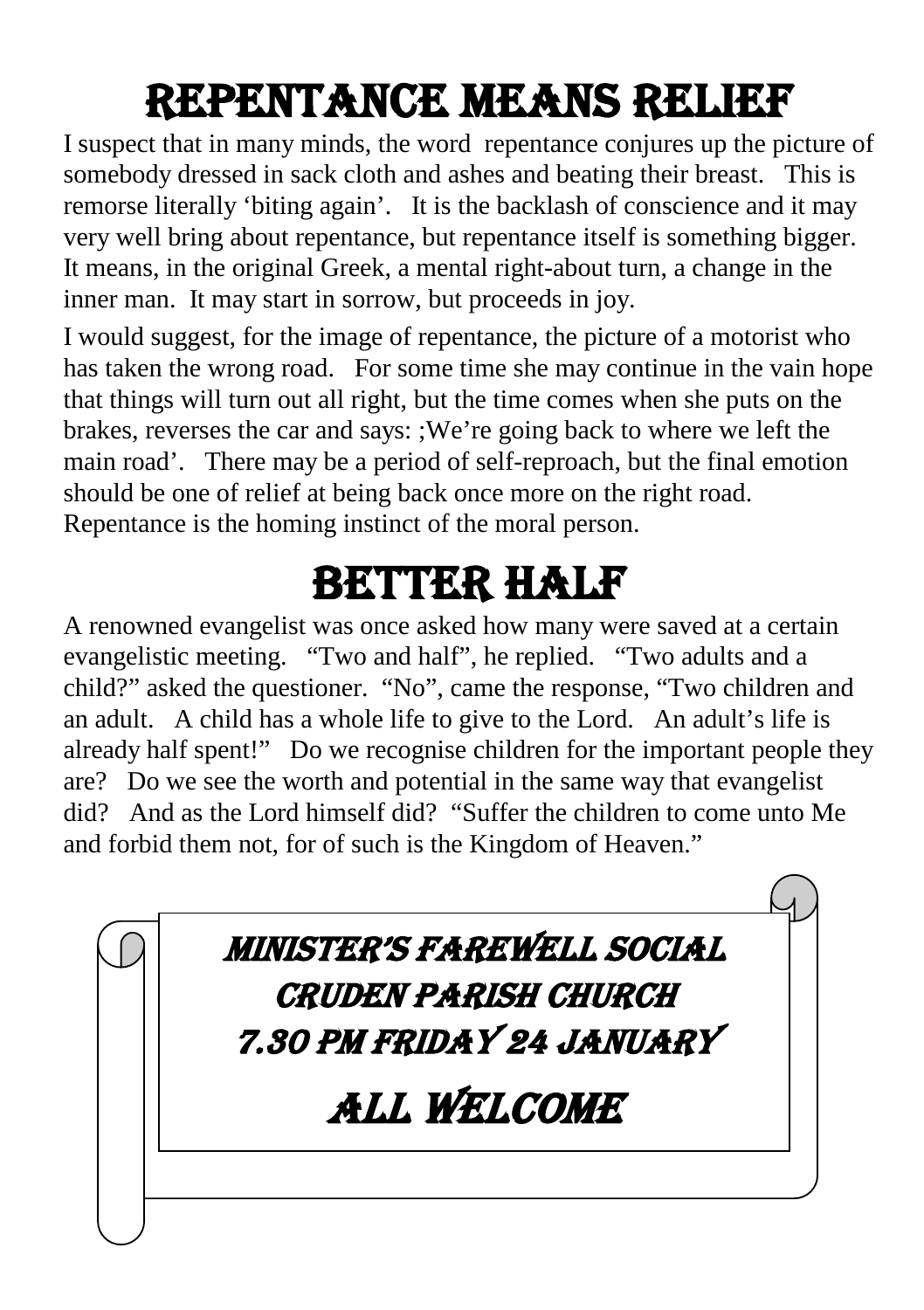

#### JANUARY ISSUE OF THE MAGAZINE OF THE CHURCH OF SCOTLAND

The January edition of Life and Work asks us to spare a thought for those less fortunate with a powerful and poignant feature on the role of food banks. It then moves onto another foodrelated landmark in the calendar, Scotland's annual celebration of the Bard. Burns Night on January 25 is an occasion when the humble haggis, neeps and tatties become a feast that, like Christmas, brings us together.

There has been an explosion in the number of food banks in Scotland over the past year and many are run by churches or groups of churches. Thomas Baldwin visited two of them speaking to the volunteers who run them and the people who use them.

Former Moderator of the General Assembly of the Church of Scotland, the Very Rev Dr James Simpson, traces the Church of Scotland's long association with Burns Suppers. He says: "'Every January thousands of Burns Suppers are held in Scotland and thousands more in distant corners of the world. Ever since that first Immortal Memory proposed by an Ayrshire minister, many of the most eloquent speakers at Burns Suppers have continued to be Kirk ministers".

**Plus all the regular columnists, letters, reviews and crosswords.**

**Anyone wishing to subscribe to this most interesting and informative magazine of the Church of Scotland should contact: Mrs Isobel Young Tel: Cruden Bay 812360**



#### H U M I L I T Y

Humility is not only sweet and pleasant to others, it is beautiful in itself. It is the primary means of attaining a likeness to God; since His image in us cannot be perfect as long as there is present in our hearts any vestige of pride. Humility is also beautiful because it is the root whence all other virtues spring – patience, unselfishness, generosity, obedience to God.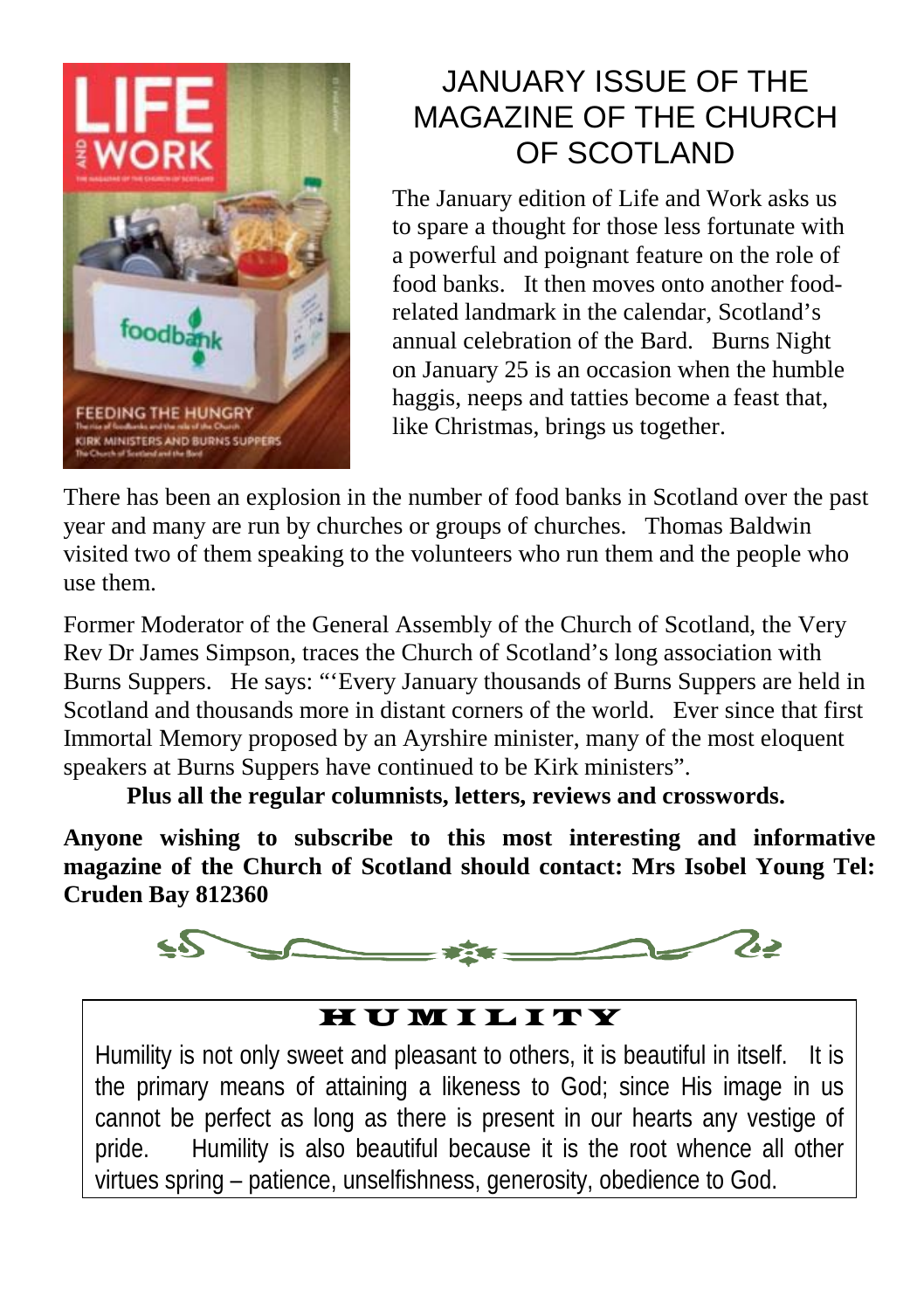

## *NOVEMBER AND DECEMBER REPORT*

November's mountain themed Messy Church certainly lived up to its name. The children helped Janice and Rosemary sponge paint and print a mountain scene and painted their feet to make foot prints with Beatrice and Kathleen. They asked to do this again. Something to remember for the future. The two Joyces made amazing snakes and Betty along with Maureen made edible mountains with jelly baby people. Craft you can eat always goes down well. Kathryn, Jean and Mary entertained those who wished with toys and games. Rodger related all the activities to the bible and everyone sang Go Tell It On The Mountains to Janice's guitar. Debbie and her kitchen helpers served a lovely meal to finish off the meeting.

December Messy Church was very lively. Debbie and her helpers made amazing things with lolly sticks and a fruit Grinch on cocktail sticks. Joyce made paper snow flakes and Kathryn's table produced beautiful cards. There was a story corner for those who didn't feel crafty and everyone enjoyed party games. The children dramatized the story of Jesus Christmas Party. Their characterisation of the grumpy innkeeper was wonderful. We all enjoyed the party food.

The next Messy Church is in Cruden Bay on Thursday 16 January. Bring your child. If you don't have a child borrow one! All welcome.

*Rosemary Reid*

# Cruden Church Walks.

It will soon be that time of year when the walking group comes together to plan its schedule of walks for the coming summer. Everyone is welcome to join us on the 13th February at 7:30 pm in the Church Hall where suggestions for new walks or even one done in the past will be welcome.

For further information please contact me on 01771624280.

*Robert Petticrew.*